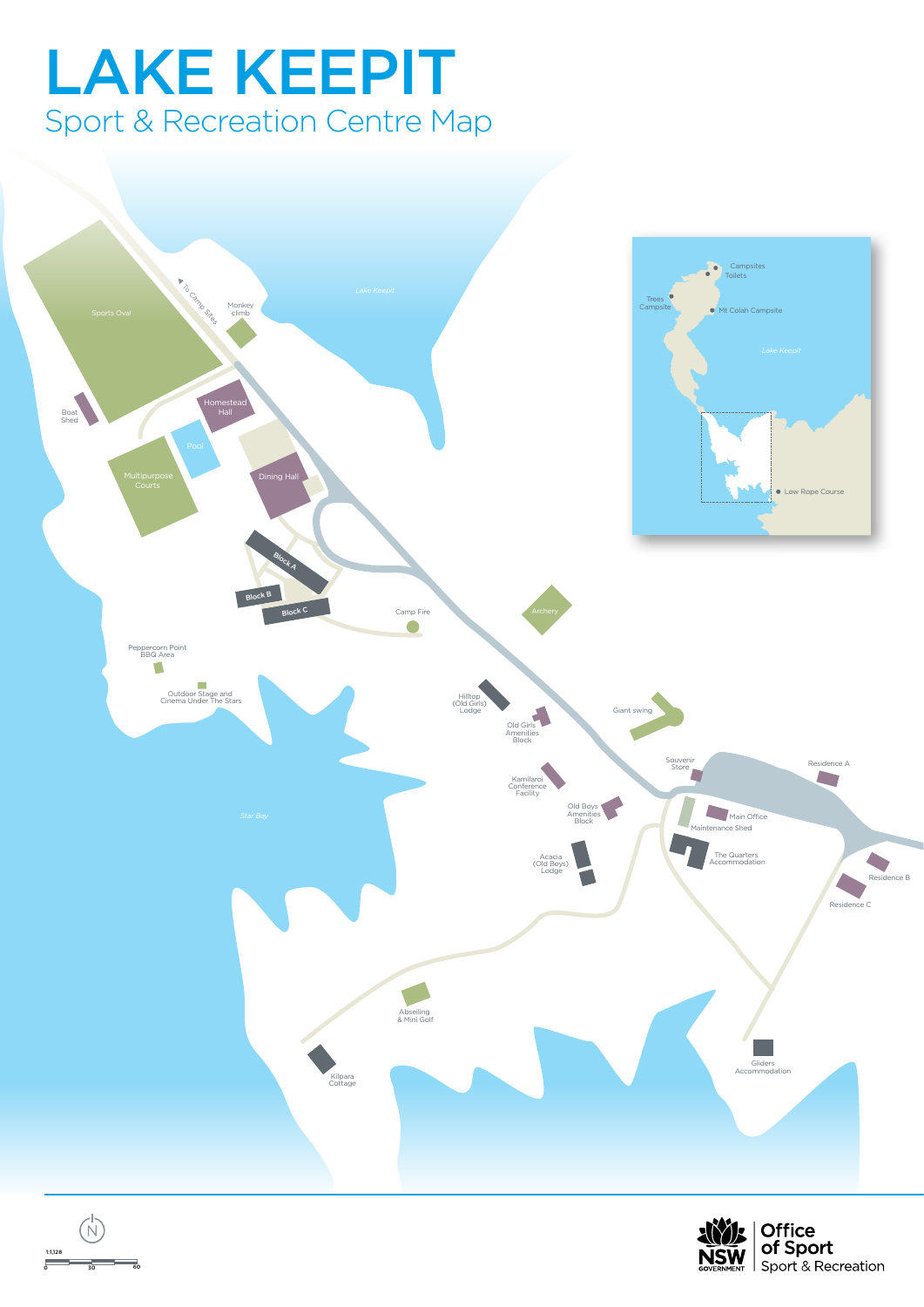# LAKE KEEPIT Sport & Recreation Boundary Map



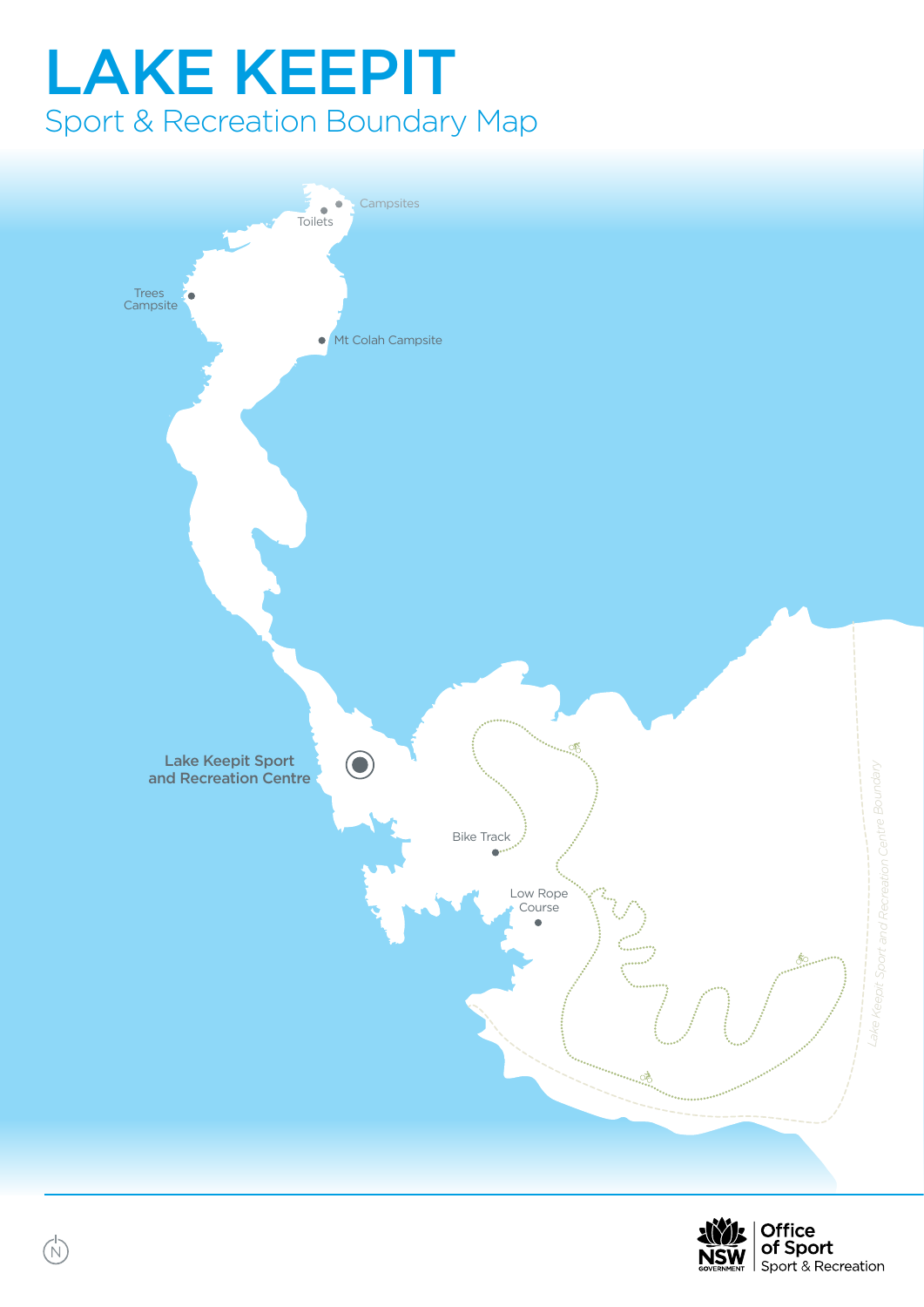### Gliders Lodge



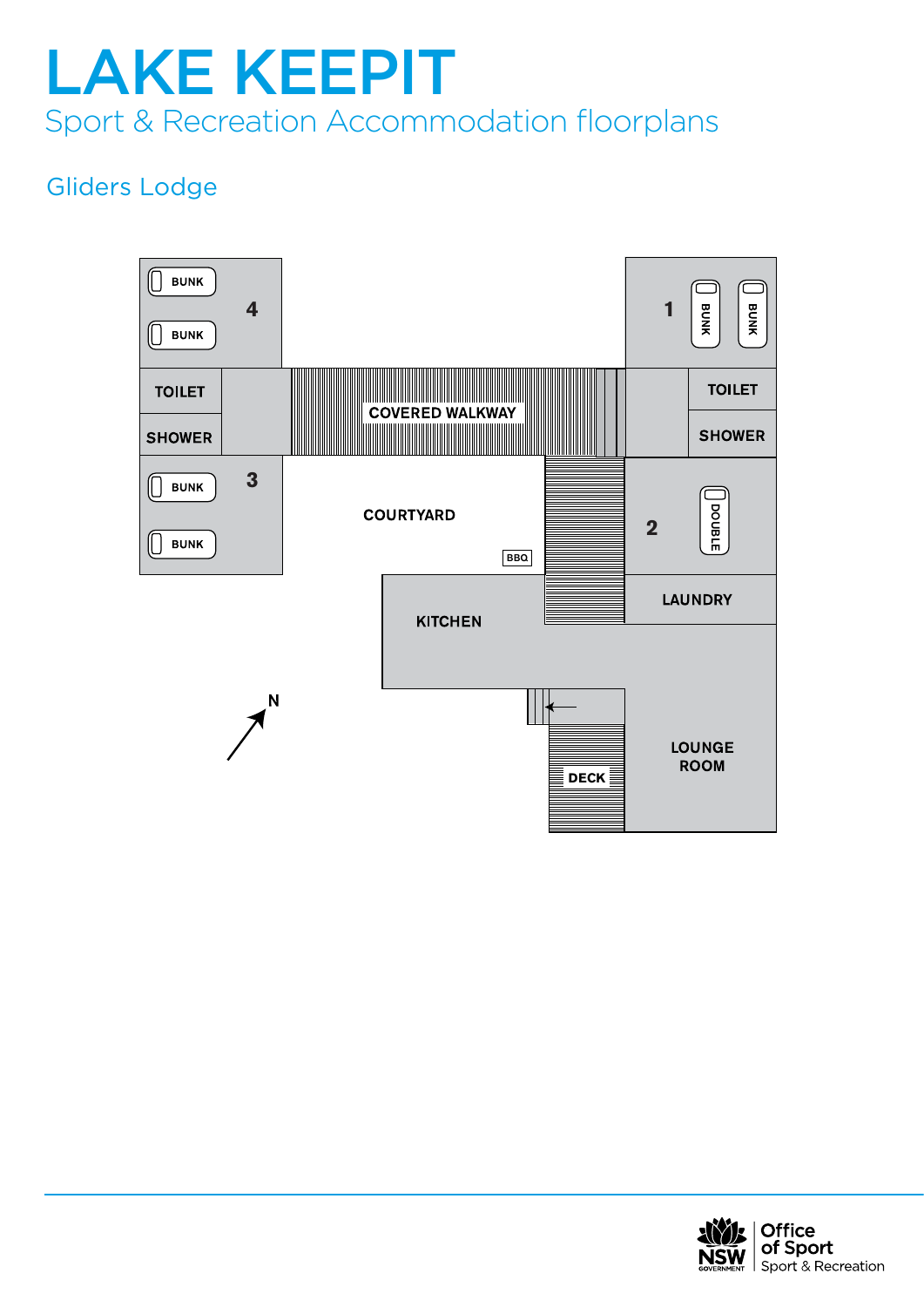### Kilpara Lodge



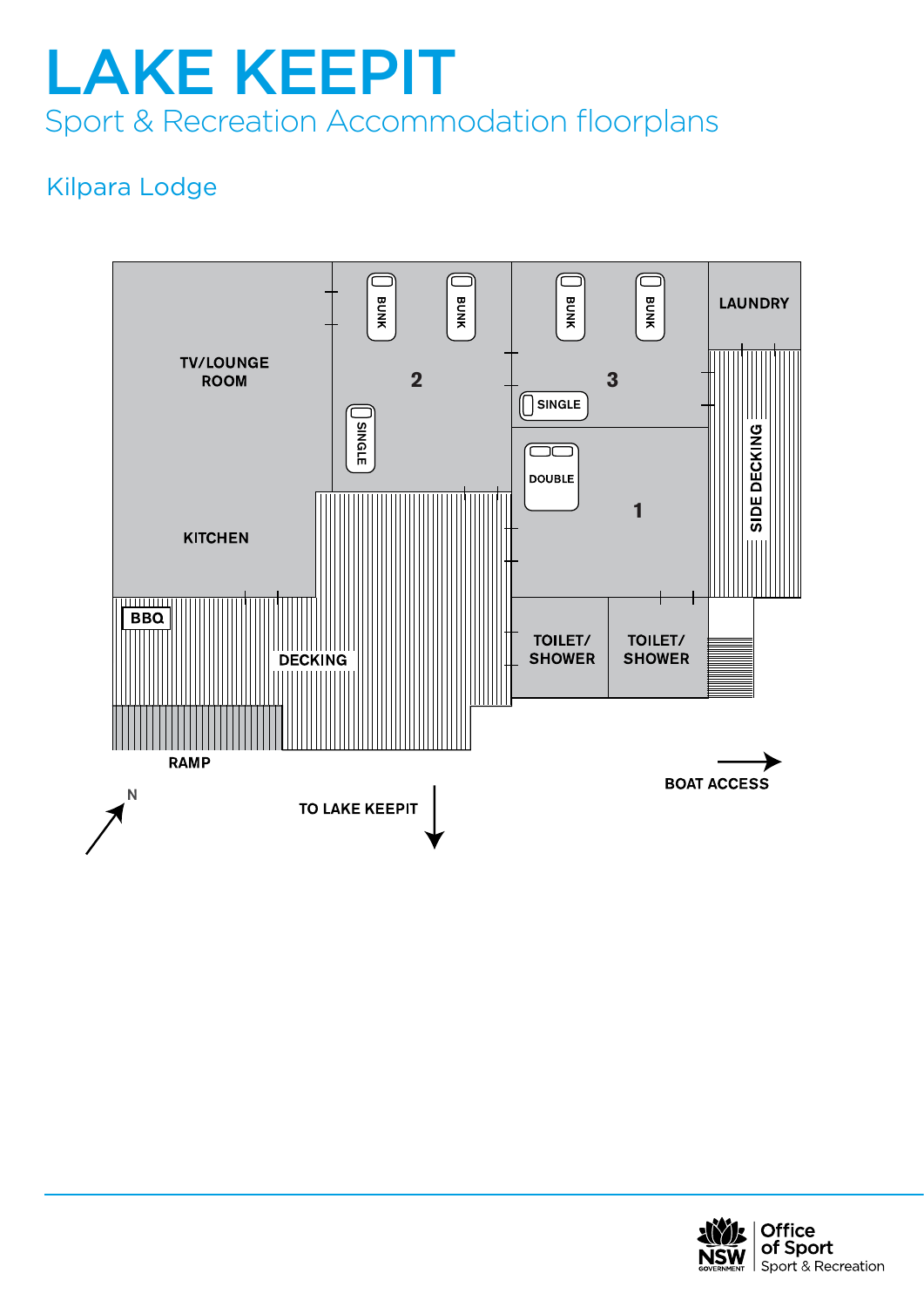#### Acacia Lodge





 $N$ 

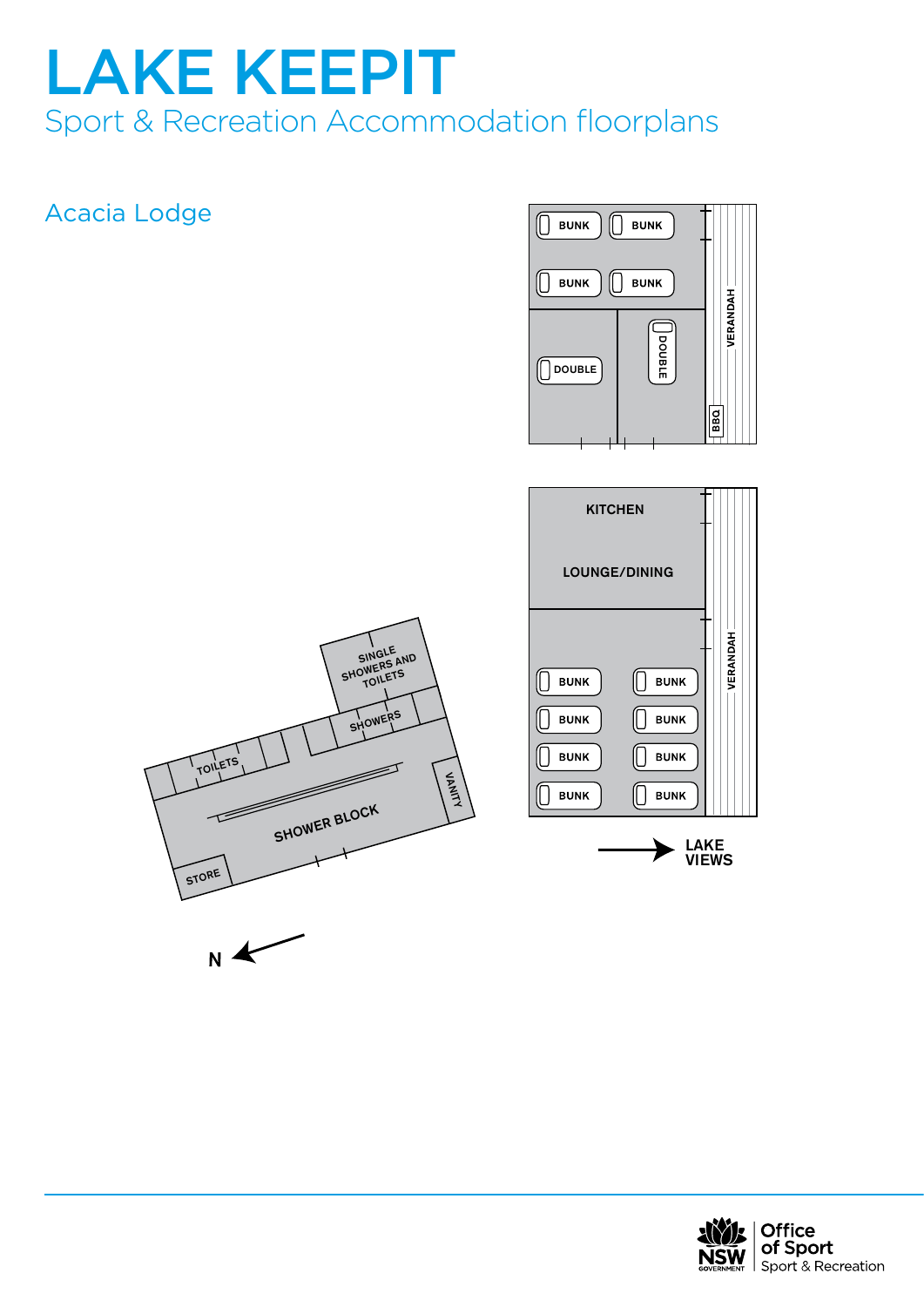### Hill Top Lodge





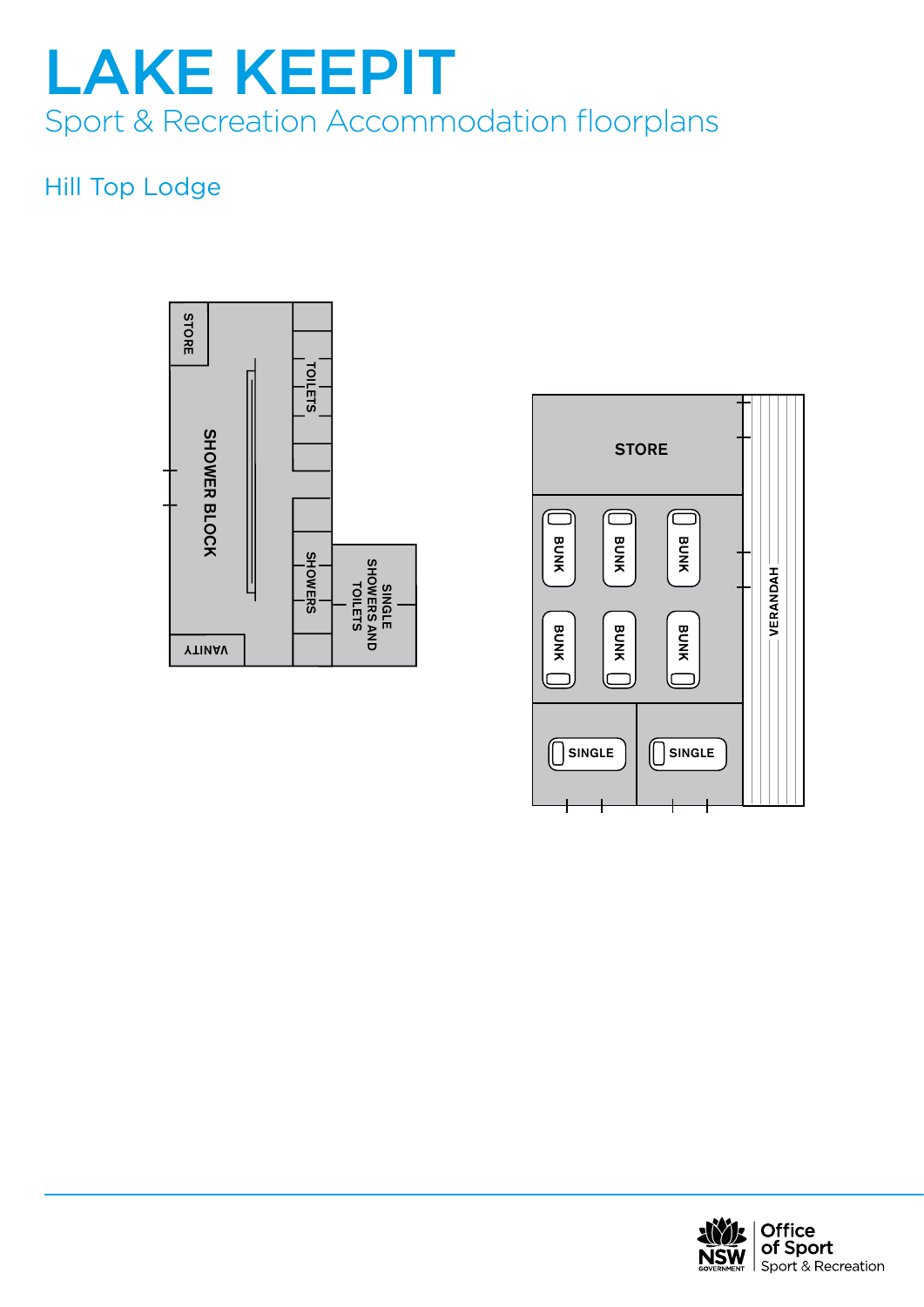#### The Quarters